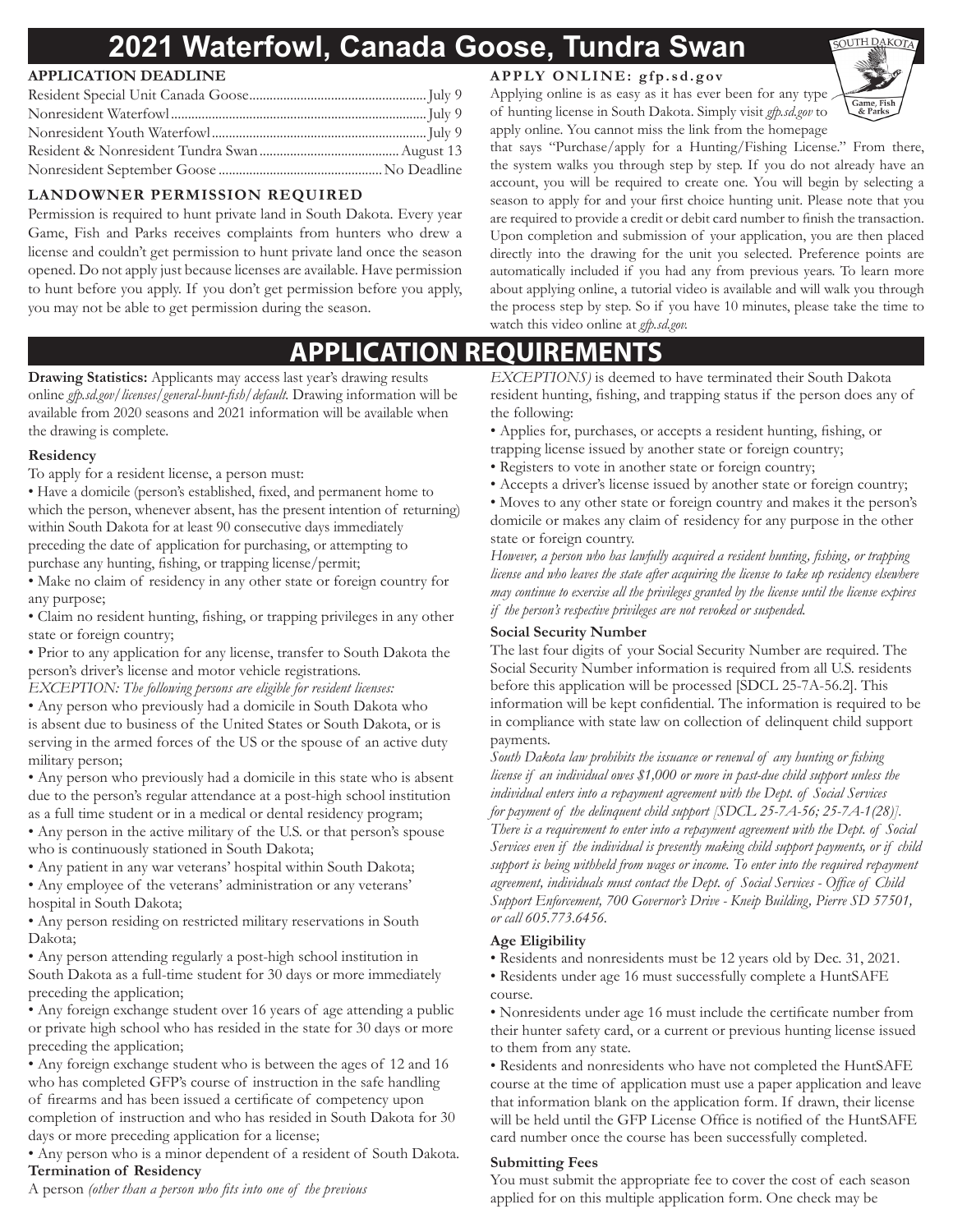written to cover the cost of all seasons you apply for on this form. We recommend the fee be sent in the form of a personal check, but a cashier's check, money order or cash will be accepted. Cash is not recommended. Make checks payable to "South Dakota Game, Fish and Parks." Payment for applications submitted online must be made with a valid credit/debit card (Visa, MasterCard or American Express). Your credit/debit card will not be charged until, and only if you are successful in the drawing. Nonpayment in the form of a cancelled credit/debit card will result in your license being withheld and the blocking of any future license purchases until the unpaid fee, along with any penalties, is paid in full. A bad check will either void the license if the draw has not yet occurred; or if the drawing has been completed, it will result in the blocking of any future license purchases until the unpaid fee, along with any bad check fees and penalties are paid in full.

#### **Application Rules**

• Applications not properly filled out will be returned.

• Individuals may submit only one application per season for the first drawing and receive no more than one license. See "Application Deadlines" for rules allowing additional licenses.

• Applicants applying for differently priced licenses as first and second choice must include the higher fee. Individuals will receive a partial refund if the lower-priced license is drawn.

• Licenses may not be transferred to another person.

• Applicants wishing to receive a preference point for seasons in which they are unsuccessful in their first choice, must include the appropriate preference point fee.

#### **Group Applications**

• Applications with matching first and second choices, submitted in the same group, will be treated as a group application. All applicants will either be successful or unsuccessful in the drawings.

• Applications submitted in the same group with first or second choices that do not match will be treated as individual applications in the drawings, not as a group application.

- No more than six applications may be submitted in the same group.
- An incomplete application voids all other applications in the group.

• Applicants with preference points should be aware when applying with applicants with fewer preference points: Doing so gives all applicants the lowest point represented in the group.

• Residents and nonresidents may apply together in the same group when licenses are available for each. Either all in the group will be drawn together or all will be rejected. Residents must submit the resident fee and nonresidents must submit the nonresident fee. This is valid only in seasons and units where both resident and nonresident licenses are available for a specific drawing. It should be noted that in most instances, residents who apply with nonresidents will have a diminished chance of drawing a first-choice license.

#### **Submitting Applications**

Applications may be submitted online or on the forms provided in this pamphlet (the forms may be photocopied), and may be mailed in the self-addressed envelopes provided or in the applicant's envelope. Proper postage must be affixed to the envelope to ensure delivery.

**Mail to:** *Game, Fish and Parks License Office, 20641 SD Hwy 1806, Fort Pierre, SD 57532*

#### **Successful Applicants**

Successful applicants for limited licenses are selected at random by computer lottery.

#### **Unsuccessful Applicants**

Unsuccessful applicants will receive a refund check from the State of South Dakota if they applied by paper application. Each member of a group who applied together will receive a separate refund. Members of a group who sent one check will be responsible for reimbursement among themselves. Those who applied online using a credit card will be charged only if they are successful in the drawing. Those unsuccessful will not be charged and there will be no refund required.

## **SEASON APPLICATION INFORMATION**

License fees include a \$6 surcharge established by the South Dakota Legislature. Surcharge monies are divided between programs for wildlife damage management and public hunting land access, programs that benefit both landowners and hunters. Surcharge monies are divided evenly between programs for wildlife damage management and public hunting land access, programs that benefit both landowners and hunters. TRIBAL LANDS. State licenses are valid on private, deeded lands within the exterior boundaries of Indian reservations. Persons planning

to hunt on tribal lands should contact the appropriate tribal office concerning tribal hunting licenses.

### **NONRESIDENT WATERFOWL**

**New for 2021:** Starting in 2021, hunters will have two options for duck daily bag regulations in South Dakota. Option 1, Traditional license: Normal daily bag with all applicable species and sex restriction. Option 2, Three-duck license: Three ducks per day of any species or sex. This choice is selected during the purchase of a Migratory Bird Certificate and applies to the entire season.

**Season Dates:** Waterfowl hunting season dates will be published in the 2021 Hunting Handbook and are available online.

**Additional Permits:** All nonresidents must purchase a Migratory Bird Certification, except nonresident hunters who hunt Canada geese during the Nonresident September Canada Goose season. Hunters 16 and older must have a valid, signed Federal Waterfowl Stamp in possession to be legal. A separate Nonresident Small Game license is required to hunt small game such as pheasants and grouse.

**Individual License Quota:** Applicants may receive:

- No more than one Nonresident Waterfowl license before Nov. 1.
- Beginning Nov. 1, there is no limit to the number of Nonresident Waterfowl licenses a hunter may possess.
- Applicants are also eligible for one Nonresident September Canada Goose license, which does not count against the quota of regular Nonresident Waterfowl licenses.

**Start Date Requirements:** Nonresident Waterfowl licenses in Units NRW-00B and NRW-11A are valid for two 5-day periods, and those in NRW-00V, NRW-00X, NRW-00Y and NRW-00Z are valid for 3 consecutive days,

all beginning on the "Start Date" you provide on this application. If you are unsure of your start date, leave the start date blank. When a date is established, you may set (or change at any time before the start date on your license commences) your start dates online. Sign back into your license profile on the GFP online license system, in the Main Menu click on "View My Applications/Licenses," select this application, then select your new start date and click the update button. You may then print and sign your license for use. You also have the option to e-mail *wildinfo@state.sd.us* or call the License Office at 605-223-7660 with your start date. If you already have your license and wish to change your start date, you may do so online, or mail the original license (a Fax copy will not work) to GFP License Office; 20641 SD Hwy 1806, SD 57532. With mailing time, this will be at least one week.

#### **APPLICATION DEADLINES**

First Deadline - Applications must be postmarked no later than July 9, or apply online by 8 a.m. CDT July 14. Applicants may submit one application. Results available online by July 16.

**Second Deadline -** Applications must be postmarked no later than July 30, or apply online by 8 a.m. CDT August 4. Those who do not already have a license may submit one application for one license. Results available online by Aug. 6.

**Leftover Licenses -** After the second deadline drawing, licenses remaining will be issued first-come first-served. You may check for leftover licenses online at *gfp.sd.gov.*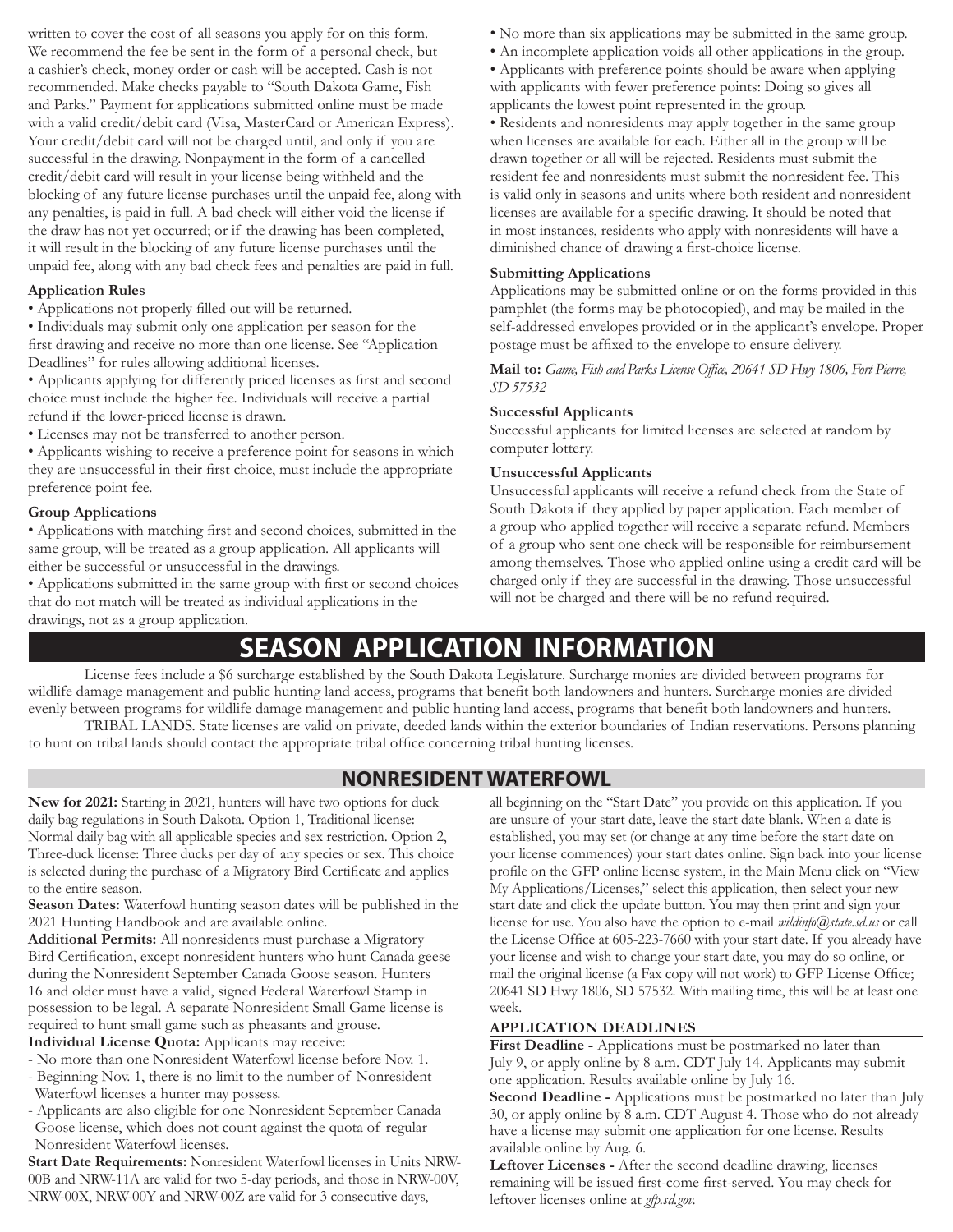#### **SEASON/UNIT/TYPE CHOICES**

**NRW-00A-86:** BON HOMME, CHARLES MIX, CLAY, UNION, and YANKTON counties. License valid for entire season.

250 nonresident licenses available (\$121)

**NRW-00B-86:** STATEWIDE, except area in units NRW-00A and NRW-11A. License valid for up to two 5-day periods.

3,725 nonresident licenses available (\$121)

**NRW-11A-86:** BENNETT CO. License valid for two 5-day periods. Oct. 16-Dec. 19, 2021, or from Jan. 8-16, 2022, in this unit. Successful applicants will receive two tags. Canada geese may be taken according to daily and possession limits.

25 nonresident licenses available (\$121)

**NRW-00V-86:** License valid on private land only in Brown, Campbell, Edmunds, Faulk, McPherson and Walworth counties. License valid for 3 consecutive days.

500 nonresident licenses available (\$86)

**NRW-00X-86:** License valid on private land only in Hughes, Lyman, Potter, Stanley and Sully counties. License valid for 3 consecutive days. 750 nonresident licenses available (\$86)

**NRW-00Y-86:** License valid on public and private land in Clark, Codington, Day, Deuel, Grant, Hamlin, Marshall, Roberts and Spink

counties. License valid for 3 consecutive days.

500 nonresident licenses available (\$86)

**NRW-00Z-86:** STATEWIDE, except area in units 00A, 00X, 00V, 00Y and 11A. Valid on private land only. License valid for 3 consecutive days.

250 nonresident licenses available (\$86)

**NRW-ZZ1-99:** Preference point only. Use this unit designation if you wish to purchase a preference point this year for this season, but do not want to apply in the first draw. A \$10 fee is required and you will receive one additional preference point the following year. If you did not apply for a first draw license in this season, you can purchase a preference point for this season until Dec.15, 2021.

Nonresident Fee (\$10)

### **NONRESIDENT YOUTH WATERFOWL**

**Season Dates:** Nonresident Youth Waterfowl season dates are September 11 and 12 only.

**License Eligibility:** Nonresidents of the state who have not reached the age of 18 by September 11, 2021, are eligible for this license. **Additional Permits:** All nonresidents must purchase a Migratory Bird Certification. Hunters 15 and younger do not need a Federal Waterfowl Stamp in possession to be legal. A separate Nonresident Small Game license is required to hunt small game such as pheasants and grouse. **Individual License Quota:** Applicants may submit one application and receive one license for this season. The fee applies to nonresident youth who draw a license valid for the youth season only. Youth who receive a nonresident license valid during the regular season would continue to pay the same fee as adults.

#### **APPLICATION DEADLINES**

First Deadline - Applications must be postmarked no later than July 9, or apply online by 8 a.m. CDT July 14. Applicants may submit one application. Results available online by July 16.

**Second Deadline** - Applications must be postmarked no later than July 30, or apply online by 8 a.m. CDT August 4. Those who do not already have a license may submit one application for one license. Results available online by August 6.

**Leftover Licenses** - After the second deadline drawing, licenses remaining will be issued first-come first-served. You may check for leftover licenses online at *gfp.sd.gov.*

#### **SEASON/UNIT/TYPE CHOICES**

**NYW-YW1-86:** License is valid statewide anywhere the Nonresident Youth Waterfowl season is open.

100 Nonresident Youth Waterfowl licenses available (\$10)



**Nonresident 3-Day Waterfowl Unit Map**

*of Brown, Campbell, Edmunds, Faulk, McPherson and Walworth. Licenses valid for 3 consecutive days.*

*Unit 00X - Includes private land only in the counties of Hughes, Lyman, Potter, Stanley and Sully. Licenses valid for 3 consecutive days.*

*Unit 00Y - Includes private land and public land in the counties of Clark, Codington, Day, Deuel, Grant, Hamlin, Marshall, Roberts and Spink. Licenses valid for 3 consecutive days.*

*Unit 00Z -* STATEWIDE, except area in units 00A, 00X, 00V, 00Y and 11A. Valid on private land only. License valid for 3 consecutive days.

#### **Nonresident 10-Day and Season-Long Waterfowl Unit Map**



*Applicants for Unit 11A must choose up to two 5-day periods between Oct. 16-Dec. 19, 2021, or Jan. 8-16, 2022.*

### **RESIDENT SPECIAL CANADA GOOSE UNIT**

**License Eligibility:** SD residents only.

**Individual License Quota:** Applicants may have a maximum of five (5) licenses. See Application Deadline rules.

**Limit Restrictions:** Hunters must obey the state daily and possession limits for geese.

#### **APPLICATION DEADLINES**

First Deadline - Applications must be postmarked no later than July 9. Apply online by 8 a.m. CDT July 14. Applicants may submit one application. Results available online by July 16.

**Second Deadline** - Applications must be postmarked no later than July 30. Apply online by 8 a.m. CDT August 4. Those who do not already have a license may submit one application for one license. Results available online by August 6.

**Leftover Licenses** - After the second deadline drawing, unsold licenses will be issued first-come first-served. You may check for leftover licenses online at www.gfp.sd.gov. Individuals may have a maximum of five licenses for this season.

#### **SEASON/UNIT/TYPE CHOICE**

**SGW-11A-85:** BENNETT CO. Season Dates Oct. 16-Dec. 19; Valid for THREE Canada geese 800 resident licenses available (\$16)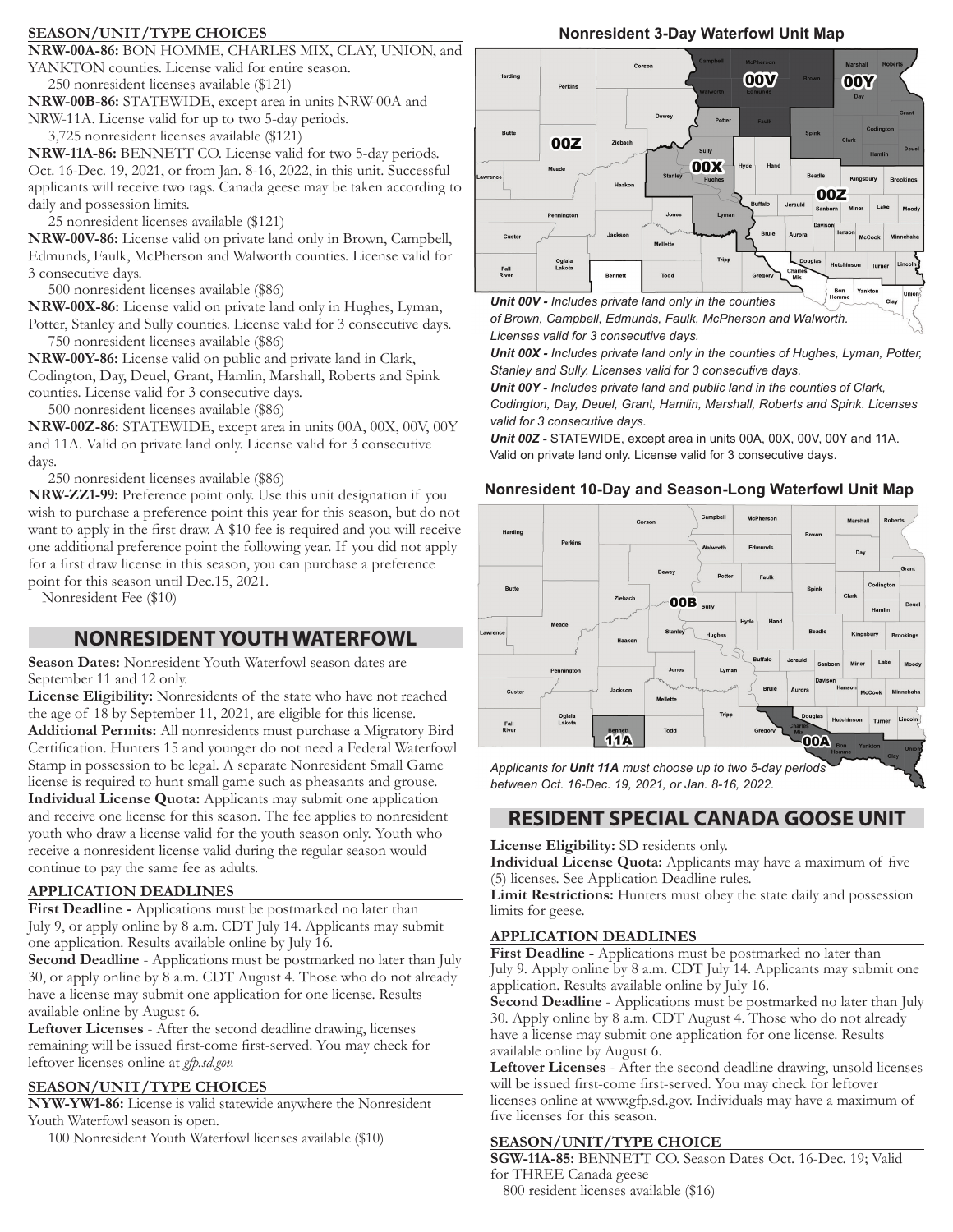**Season Dates:** September 1-30

**License Duration:** Valid for this entire season.

**Additional Permits:** The license that is issued includes the Migratory Bird Certification privileges. Hunters 16 and older must have a valid, signed Federal Waterfowl Stamp in possession to be legal.

**Individual License Quota:** Applicants may submit one application and receive one license for this season. Nonresidents may receive this license and also one of the other Nonresident Waterfowl licenses. Licenses will be issued first-come, first-served beginning July 21.

#### **SEASON/UNIT/TYPE CHOICES**

**NGW-ST1-86:** The counties of Aurora, Brown, Butte, Campbell, Clark, Codington, Corson, Davison, Day, Deuel, Douglas, Edmunds, Faulk, Grant, Haakon, Hamlin, Hand, Harding, Hutchinson, Jackson, Jerauld, Jones, Lawrence, McPherson, Marshall, Meade, Mellette, Oglala Lakota, Roberts, Spink, Todd, Walworth, and Ziebach, that portion of Dewey County north of Bureau of Indian Affairs Road 8, Bureau of Indian Affairs, Road 9, and the section of US Hwy 212 east of the Bureau of Indian Affairs Road 8 junction, that portion of Potter County east of US Hwy 83, that portion of Sully County east of US Hwy 83, portions of Hyde, Buffalo, Brule, Charles Mix, and Bon Homme counties north and east of a line beginning at the Hughes-Hyde county line on SD Hwy 34, east to Lees Boulevard, southeast to the SD Hwy 34, east 7 miles to 350th Avenue, south to I-90 on 350th Avenue, south and east on SD Hwy 50 to Geddes, east on 285th Street to US Hwy 281, north on US Hwy 281 to the Charles Mix-Douglas county boundary, the portion of Bon Homme County north of SD Hwy 50, the portions of Yankton and Clay counties north of County Highway 585 (306th Street) to US Hwy 81, then north on US Hwy 81 to 303rd Street, then east on 303rd Street to 444th Avenue, then south on 444th Avenue to 305th Street, then east on Bluff Road (305th Street) to County Highway 19, south to State Highway 50 and east to the Clay/Union County line, and that portion of Perkins County west of SD Hwy 75 and south of SD Hwy 20. License fee \$50.

### **RESIDENT TUNDRA SWAN**

**License Eligibility:** South Dakota residents only. Nonresidents see "Nonresident Tundra Swan Season" information in this pamphlet. **Individual License Quota:** Applicants may have up to two (2) Tundra Swan licenses taken in accordance with the "Application Deadline" rules below.

Season Dates: Opens Oct. 2 - Jan. 7

#### **APPLICATION DEADLINES**

**First Deadline** - Applications must be postmarked no later than August 13, or apply online by 8 a.m. CDT August 18. Applicants may submit one application. Results available online by August 20. **Second Deadline** - Applications must be postmarked no later than August 27, or apply online by 8 a.m. CDT September 1. Those who do



**NONRESIDENT SEPTEMBER CANADA GOOSE** not already have a license may submit one application for one license. Results available online by September 3.

**Leftover Licenses** - After the second deadline drawing, unsold licenses will be issued first-come first-served with a maximum of two (2) licenses per hunter. You may check for leftover licenses online at *gfp.sd.gov.*

### **SEASON/UNIT/TYPE CHOICES**

**TSW-00A-81:** INCLUDES Aurora, Beadle, Brookings, Brown, Brule, Buffalo, Campbell, Clark, Codington, Davison, Day, Deuel, Edmunds, Faulk, Grant, Hamlin, Hand, Hanson, Hughes, Hyde, Jerauld, Kingsbury, Lake, McCook, McPherson, Marshall, Miner, Minnehaha, Moody, Potter, Roberts, Sanborn, Spink, Sully and Walworth counties. Valid for one Tundra Swan.; 1,100 resident licenses available (\$18).

## **NONRESIDENT TUNDRA SWAN**

**Requirements:** Tundra swan permits are valid ONLY in the Tundra Swan hunting unit. Nonresidents must also have a valid NRW-00B, NRW-00V, NRW-00X, NRW-00Y or NRW-00Z license. Your tundra swan permit is valid only in the geographic area your regular nonresident waterfowl license is valid, and only for the date and number of days your nonresident waterfowl license is valid. The Tundra Swan deadline is at a later date than regular nonresident waterfowl licenses. Those successful in drawing a regular NRW-00B, NRW-00V, NRW-00X, NRW-00Y or NRW-00Z waterfowl license will receive an email notification that they are eligible for a Tundra Swan permit. Nonresidents then have the option to apply for that permit as well. **Season Dates:** October 2 - January 7

Permit Duration: A nonresident Tundra Swan permit is valid only for the duration of the regular nonresident waterfowl license. For example, a nonresident with a NRW-00B license who has indicated a start date of Nov. 1 may hunt tundra swan and other waterfowl from Nov. 1-10. **Leftover Permits:** No person may apply for and receive more than two (2) permits, taken in accordance with the "application deadline" rules below. If there are Tundra Swan permits leftover after the second drawing for residents, they will also become available to nonresidents. In order to receive one of these leftover permits, a nonresident must either possess a valid nonresident waterfowl license with a hunting period that has not expired, or apply for a leftover nonresident waterfowl license along with an application for the Tundra Swan permits.

**Important Notice:** DO NOT apply for the tundra swan permit until you have received notice you drew a nonresident waterfowl license. These permits will not be processed until the first drawing for regular nonresident waterfowl licenses is complete.

#### **APPLICATION DEADLINES**

First Deadline - Applications must be postmarked no later than August 13, or apply online by 8 a.m. CDT August 18. Applicants may submit one application. Results available online by August 20. **Second Deadline** - Applications must be postmarked no later than August 27, or apply online by 8 a.m. CDT September 1. Those who do not already have a license may submit one application for one license. Results available online by September 3.

**Leftover Licenses** - After the second deadline drawing, licenses remaining will be issued first-come first-served with a maximum of two (2) licenses per hunter. You may check for leftover licenses online at *gfp.sd.gov.*

#### **SEASON/UNIT/TYPE CHOICES**

**TSW-00A-81:** INCLUDES Aurora, Beadle, Brookings, Brown, Brule, Buffalo, Campbell, Clark, Codington, Davison, Day, Deuel, Edmunds, Faulk, Grant, Hamlin, Hand, Hanson, Hughes, Hyde, Jerauld, Kingsbury, Lake, McCook, McPherson, Marshall, Miner, Minnehaha, Moody, Potter, Roberts, Sanborn, Spink, Sully and Walworth counties. Valid for one Tundra Swan.

200 nonresident licenses available (\$25)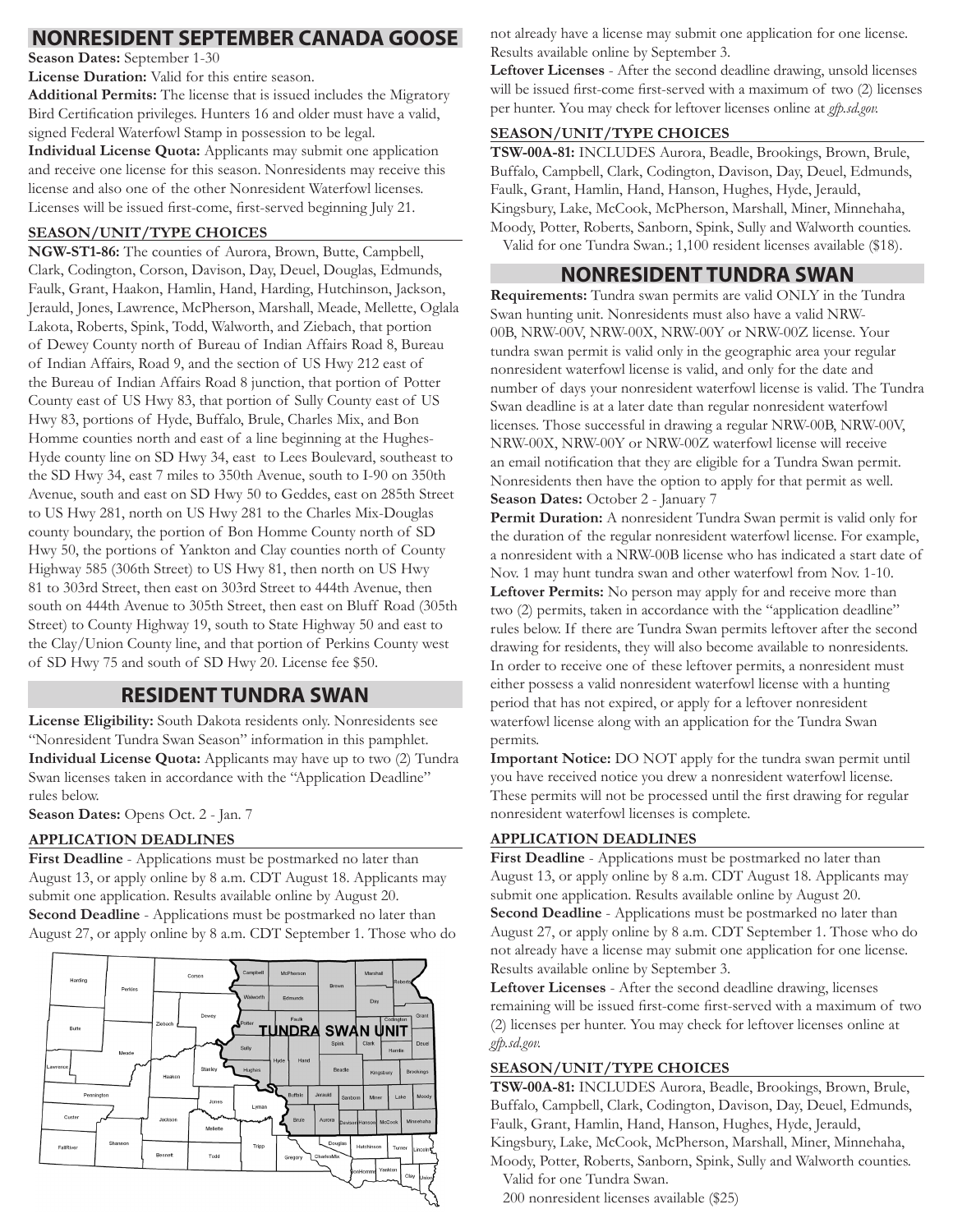**Phone** 605.223.7660

Fort Pierre, SD 57532 TTY: 605.223.7684

**Office Hours** Monday - Friday 8 a.m. - 5 p.m.

### **CONTACT US: FOR MORE INFORMATION:**

Visit our website at: **gfp.sd.gov**

## **APPLICATION INSTRUCTIONS**

- **1. Start Date:** Fill in your start date(s). If you don't know your start date leave it blank and contact the License Office once one has been determined.
- **2. Season/Unit Type Choices:** Fill in your unit-type choice from the choices provided with each season. The second choice, for those seasons that allow a second choice, is optional. You may apply for multiple seasons with this form. Select a preference point option for each season. Preference points are only available for your first choice of each season. If you select "yes" make sure to include the appropriate fee. You would only need to fill out one form and provide one check to cover the cost of all applications plus any preference point fees. If you select "no", or do not include the correct preference point fee, you will not receive a preference point if you are unsuccessful in your first choice for each season. Please remember, if you are applying together in the same envelope with other individuals, all unit choices must be identical or the application will be rejected. **Habitat Stamp:** A habitat stamp is required for anyone 18 or older applying for or purchasing a hunting or fishing license. If you have not already purchased a habitat stamp, please include the \$10/resident or \$25/nonresident fee in addition to your application fee. Applicants who have not purchased a habitat stamp and do not include the fee for the habitat stamp will have their application returned.
- **3. Residency:** Check the appropriate box to indicate that you qualify and are applying as a resident, or applying as a nonresident.
- **4. Social Security Number:** Last four digits only. This information is required by state law and applications that do not include the SSN will be rejected. See information under "application requirements." You will also need to use this number to find out your success in the drawing on the GFP website.
- **5. Date of Birth:** Enter your date of birth, month first, followed by day and year. For example, a birth date of March 8, 1971, would be entered 03-08-1971.
- **6. Driver License or Identification Card Number:** If you possess one, please enter your driver's license number, even if it duplicates your Social Security Number. Residents age 16 and older without a driver's license must enter your state-issued and expiration-dated South Dakota ID card number. Include the two-letter abbreviation for the state or province your driver's license was issued from. Youth without a driver's license or ID card number, see instruction No. 9.
- **7. Print Name:** Print your complete name, with FIRST NAME first, followed by middle initial and last name. Leave a space between each.
- **8. HuntSAFE Card Number:** This number must be entered for resident youth ages 12-15. Nonresident youth are required to write their hunter safety card number or the number of a current or previous hunting license issued to them from any state. If the hunter safety course has not been taken at the time of application, but will be completed before the hunt, leave this blank. If drawn, the license will be held until the License Office is notified of the HuntSAFE card number after the course has been successfully completed.
- **9. Mailing Address:** Licenses and refunds will be mailed to the address provided on the application. Those returned as "undeliverable" will be held in the License Office until a correct address is provided.
- **10. Phone Number:** Enter your daytime phone number. This information is kept confidential and is used only for contacting and/or surveying hunters.
- **11. E-mail Address:** This information is optional, but is helpful if there is a need to contact or send updates on information. We request that you fill this out if you have a personal e-mail address.
- **12. Gender:** Check the appropriate box.
- **13. Mailing List Opt-Out:** Applications are considered "public record" and from time to time the Game, Fish and Parks Commission receives requests from groups and businesses for these names and addresses. If you wish to keep your name from appearing on these lists, you may check this box. You will still be included in official GFP mailings such as season surveys.
- **14. Suspended Privileges:** Any person who has had hunting, fishing or trapping privileges revoked or suspended in any state or country may not purchase a license for or exercise that same privilege in South Dakota during the period of the revocation or suspension.
- **15. Donate To Second Century Habitat Fund, TIPs or SAH:** You may make a donation to the Second Century Habitat Fund, Turn In Poachers (TIPs) or Sportsmen Against Hunger (SAH) programs by checking one of the blanks at the bottom of the application and including an amount greater than the license fee in your payment. Any amount over the license fee will be donated to the selected benefactor when one of the boxes is checked. If neither of the boxes is checked, the overpayment will be refunded. Your contributions are tax deductible.
- **16. Sign Application:** This application must be signed to be valid. A parent or guardian must sign the application for youth under age 16. Applications that are not signed will not be processed for a license.

*Review your application form to make certain all required information is completed and accurate. Carefully tear or cut the one page form from this pamphlet, and mail the application to:*

> **Game, Fish and Parks License Office 20641 SD Hwy 1806 Ft. Pierre, SD 57532**